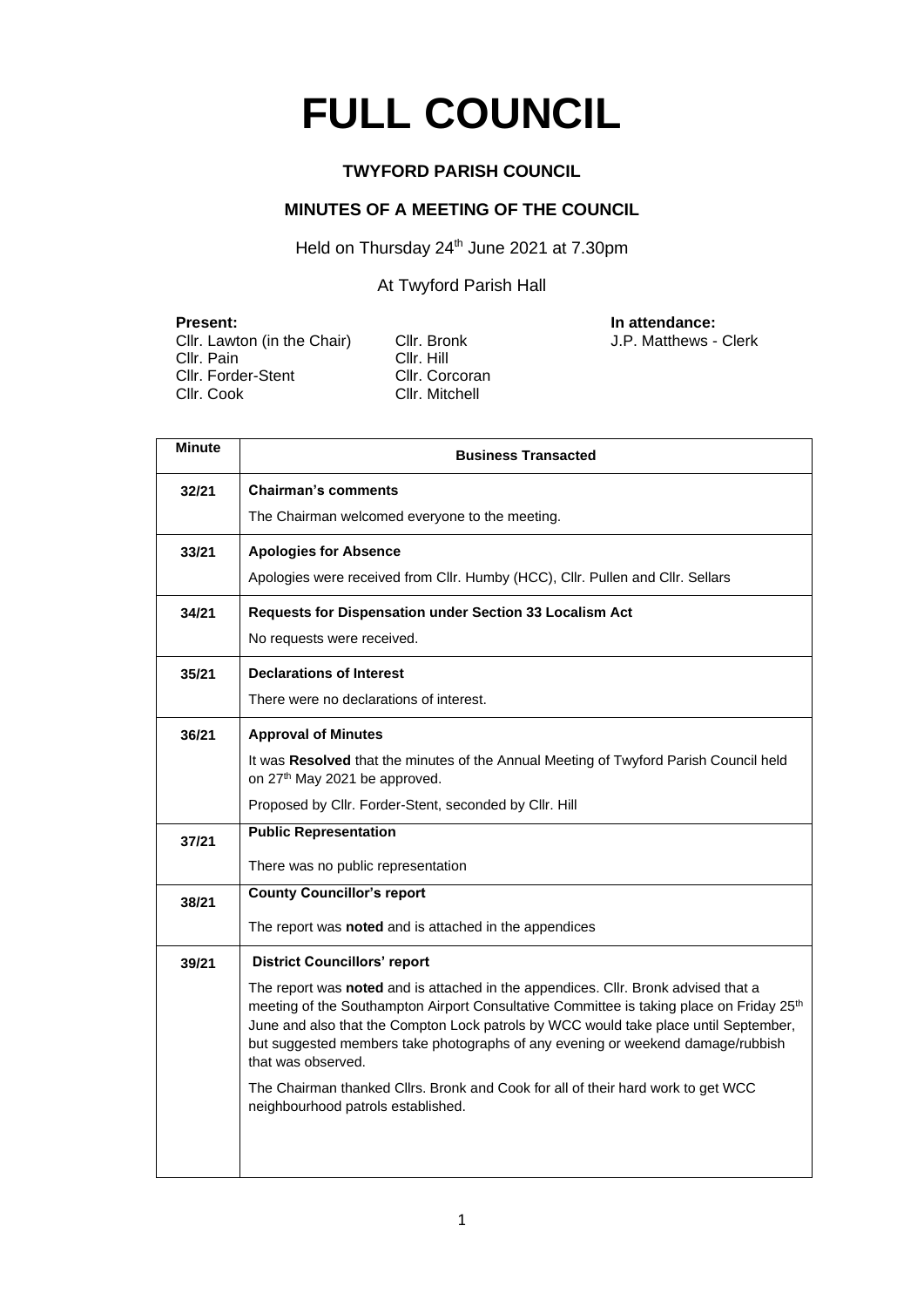| 40/21 | Clerk's report                                                                                                                                                                                                                                                                                                                                 |             |               |  |  |  |
|-------|------------------------------------------------------------------------------------------------------------------------------------------------------------------------------------------------------------------------------------------------------------------------------------------------------------------------------------------------|-------------|---------------|--|--|--|
|       | The report was noted.                                                                                                                                                                                                                                                                                                                          |             |               |  |  |  |
|       | A question was asked on the M3 smart motorway project and the status of the project.<br>The Clerk will make enquiries.                                                                                                                                                                                                                         |             |               |  |  |  |
| 41/21 | Matters Arising from the minutes of the Annual Meeting held on 27 <sup>th</sup> May 2021                                                                                                                                                                                                                                                       |             |               |  |  |  |
|       | The Clerk advised that St. Marys School had been informed that their S137 application<br>had been successful, and payment would be made once the project was confirmed to be<br>going ahead. Cllr. Bronk advised that guidance from the planning department at WCC<br>had been provided to the school regarding the Twyford Conservation Area. |             |               |  |  |  |
| 42/21 | <b>Update from the Planning Committee</b>                                                                                                                                                                                                                                                                                                      |             |               |  |  |  |
|       | The minutes of the Recreation Committee meeting held on 10 <sup>th</sup> June were received.                                                                                                                                                                                                                                                   |             |               |  |  |  |
| 43/21 | <b>Update from the Parish Farm Advisory Committee</b>                                                                                                                                                                                                                                                                                          |             |               |  |  |  |
|       | CIIr. Corcoran advised that a meeting of the advisory committee has taken place last<br>week and considered a wide range of matters. Attention was drawn to the work required<br>to complete the LEADER funded project, with a re port due in March 2022. Stewardship<br>payments were also confirmed as continuing for another two years.     |             |               |  |  |  |
| 44/21 | <b>Schedule of Payments</b>                                                                                                                                                                                                                                                                                                                    |             |               |  |  |  |
|       | The schedule of payments is and is attached in the appendices. The Clerk highlighted the<br>salient items in the report and there was discussion on the future need to continue with<br>the PO Box service, now a physical delivery point for the Parish Council has been<br>established.                                                      |             |               |  |  |  |
|       | It was Resolved to approve the Schedule of Payments for June 2021                                                                                                                                                                                                                                                                              |             |               |  |  |  |
|       | Proposed by Cllr. Lawton, seconded by Cllr. Mitchell                                                                                                                                                                                                                                                                                           |             |               |  |  |  |
| 45/21 | <b>Balance of the bank accounts</b>                                                                                                                                                                                                                                                                                                            |             |               |  |  |  |
|       | The bank balances as of 31 <sup>st</sup> May were noted.                                                                                                                                                                                                                                                                                       |             |               |  |  |  |
|       | <b>Ordinary Accounts</b>                                                                                                                                                                                                                                                                                                                       |             | Interest rate |  |  |  |
|       | HSBC C/A                                                                                                                                                                                                                                                                                                                                       | £7,411.30   | 0.0%          |  |  |  |
|       | <b>HSBC Savings</b>                                                                                                                                                                                                                                                                                                                            | £90,485.30  | 0.01%         |  |  |  |
|       | Nationwide                                                                                                                                                                                                                                                                                                                                     | £84,033.56  | 0.05%         |  |  |  |
|       | <b>Total</b>                                                                                                                                                                                                                                                                                                                                   | £181,930.16 |               |  |  |  |
| 46/21 | <b>Highways and Traffic matters</b>                                                                                                                                                                                                                                                                                                            |             |               |  |  |  |
|       | The SLR reports had been distributed to members by the Assistant Clerk. Cllr. Bronk<br>advised that he was still trying to secure additional speed enforcement activity by the<br>Police.                                                                                                                                                      |             |               |  |  |  |
|       | The No Waiting lines at the junction of Park Lane were highlighted as being in poor<br>condition. The Clerk would report this to HCC.                                                                                                                                                                                                          |             |               |  |  |  |
|       | A report had been made by Cllr. Cook of a van which had appeared to have been<br>abandoned in the layby adjacent Hazeley Golf Club as it had been parked for over two<br>weeks. Cllr. Cook suggested a 4 hour waiting limit may discourage such long term<br>parking.                                                                          |             |               |  |  |  |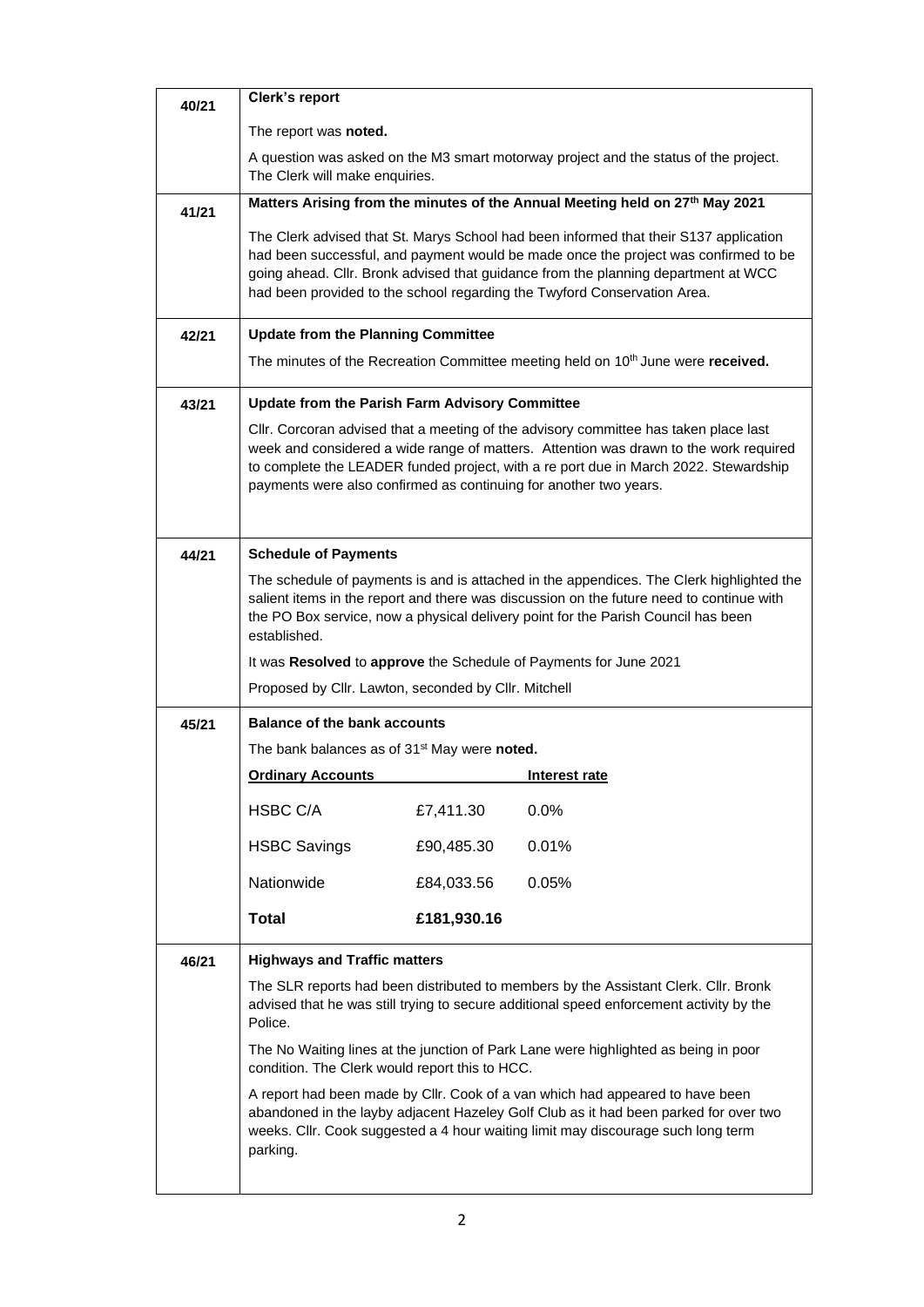| 47/21 | Request for additional dual use litter bin on Shawford Raod                                                                                                                                                                                                                                                                                                                           |  |  |  |  |  |
|-------|---------------------------------------------------------------------------------------------------------------------------------------------------------------------------------------------------------------------------------------------------------------------------------------------------------------------------------------------------------------------------------------|--|--|--|--|--|
|       | Members considered the request from a member of the public and were supportive of the<br>need for a bin in this location. There is a need to specify an exact location to avoid the<br>drainage ditches and gates.                                                                                                                                                                    |  |  |  |  |  |
|       | It was Resolved to approve the request, Cllr. Cook would liaise with WCC contractors to<br>make the request and Cllr. Mitchell would assist in identifying a suitable location.                                                                                                                                                                                                       |  |  |  |  |  |
| 48/21 | Boundary Commission parliamentary proposals for Twyford and Colden Common                                                                                                                                                                                                                                                                                                             |  |  |  |  |  |
|       | Members considered the updated information from the Boundary Commission which<br>would see Twyford and Colden Common remain in the Winchester parliamentary area.                                                                                                                                                                                                                     |  |  |  |  |  |
|       | It was Resolved for the Council to support the proposals. The Chairman would submit a<br>response to the current consultation by the Boundary Commission and TIS would be sent<br>out on the subject.                                                                                                                                                                                 |  |  |  |  |  |
|       |                                                                                                                                                                                                                                                                                                                                                                                       |  |  |  |  |  |
| 49/21 | <b>Project Updates</b>                                                                                                                                                                                                                                                                                                                                                                |  |  |  |  |  |
|       | Neighbourhood Plan - Cllr. Corcoran advised that the examiner's report is<br>awaited. Responses to the examiner are available on the SDNPA website. Cllr.<br>Corcoran has also sought clarification on the weight that can be given to the<br>emerging TNP in respect of planning applications.                                                                                       |  |  |  |  |  |
|       | Cycleway - The cycling officer at HCC had advised that the proposals would<br>need to be further appraised by HCC. Clarificiation was beign sougth on exactly<br>the scope of the appraisal and whether a charge would be involved. Cllr. Cook<br>asked that Cllr. Bronk and herself be kept updated and offered to assist with any<br>help from WCC that could help matters proceed. |  |  |  |  |  |
|       | Hunter Park - Work on the playground started today and is scheduled to last 4<br>weeks.                                                                                                                                                                                                                                                                                               |  |  |  |  |  |
|       | Climate Change - Cllr Forder-Stent reported that the group was focusing on<br>plans for the green fair during the summer and handed out flyers. Arrangements<br>were being reviewed due to the continuing CV-19 restrictions.                                                                                                                                                         |  |  |  |  |  |
| 49/21 | Items for consideration at a future Full Parish Council meeting                                                                                                                                                                                                                                                                                                                       |  |  |  |  |  |
|       | There were no items suggested.                                                                                                                                                                                                                                                                                                                                                        |  |  |  |  |  |
|       | The meeting closed at 9:33pm                                                                                                                                                                                                                                                                                                                                                          |  |  |  |  |  |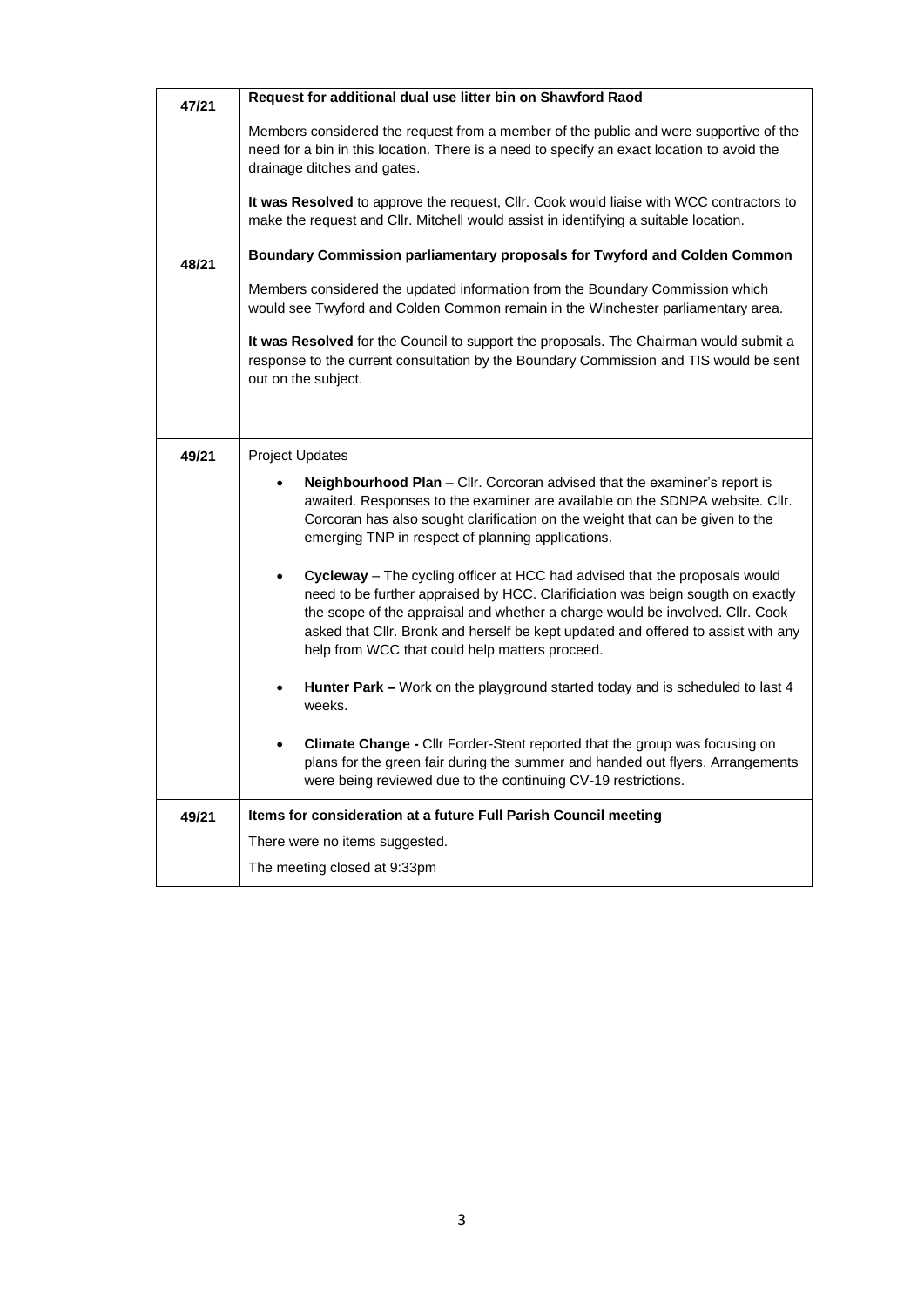### Item 38/21

#### **County Councillor's Report**

#### Update from Hampshire County Council

#### June 2021

**Election Results** I was so pleased to be re-elected as your Hampshire County Councillor in the recent local elections. The make up of Hampshire County Council is now as follows:

| Party name                         | Seats won | % of votes |  |
|------------------------------------|-----------|------------|--|
| Conservatives                      | 56        | 51%        |  |
| Liberal Democrats                  | 17        | 27%        |  |
| Labour                             | 3         | 13%        |  |
| Independent                        | 1.        | 2%         |  |
| Whitehill & Bordon Community Party |           | $< 1\%$    |  |
| <b>Election results by party</b>   |           |            |  |

The Members of the new County Council Cabinet are:

- Councillor Keith Mans - Leader of Hampshire County Council, Executive Member for Policy and Resources

- Councillor Rob Humby Deputy Leader of Hampshire County Council, Executive Lead Member for Economy, Transport and the Environment
- 
- Councillor Stephen Reid Executive Member for Performance, Human Resources and Partnerships
- Councillor Russell Oppenheimer Executive Member for Highways Operations
- Councillor Jan Warwick Executive Member for Climate Change and Sustainability
- Councillor Roz Chadd Executive Lead Member for Children's Services
- Councillor Liz Fairhurst Executive Lead Member for Adult Services and Public Health
- Councillor Edward Heron Executive Member for Recreation, Heritage and Rural Affairs
- Councillor Steve Forster Executive Member for Commercial Strategy, Estates and Property

**Book your Spring Recycling Slot** The HWRC booking system offers more than 50,000 booking slots each week sites are now open for longer: 9am – 6pm every day during the summer months.

A wide range of household items can be taken to one of Hampshire's 24 HWRCs for recycling or disposal and information about what can and cannot be deposited can be found online https://www.hants.gov.uk/wasteandrecycling/recyclingcentres

**To make a booking** Bookings can be made online at [www.hants.gov.uk](http://www.hants.gov.uk/) or by telephone **0300 555 1389.**

**Cancellation** Anyone who is unable to make their booking for whatever reason is asked to please use the link in the confirmation e-mail to cancel it, so it may be made available to another resident. Bookings can also be amended, in this way, to another time if needed.

**Highways England M3 Junction 9 Project** Highways England have started their consultation for the above project. The consultation ends  $11:598<sup>th</sup>$  July 2021.

All documents can be viewed on Highways England's website - [https://highwaysengland.co.uk/our](https://highwaysengland.co.uk/our-work/south-east/m3-junction-9-improvements/)[work/south-east/m3-junction-9-improvements/.](https://highwaysengland.co.uk/our-work/south-east/m3-junction-9-improvements/)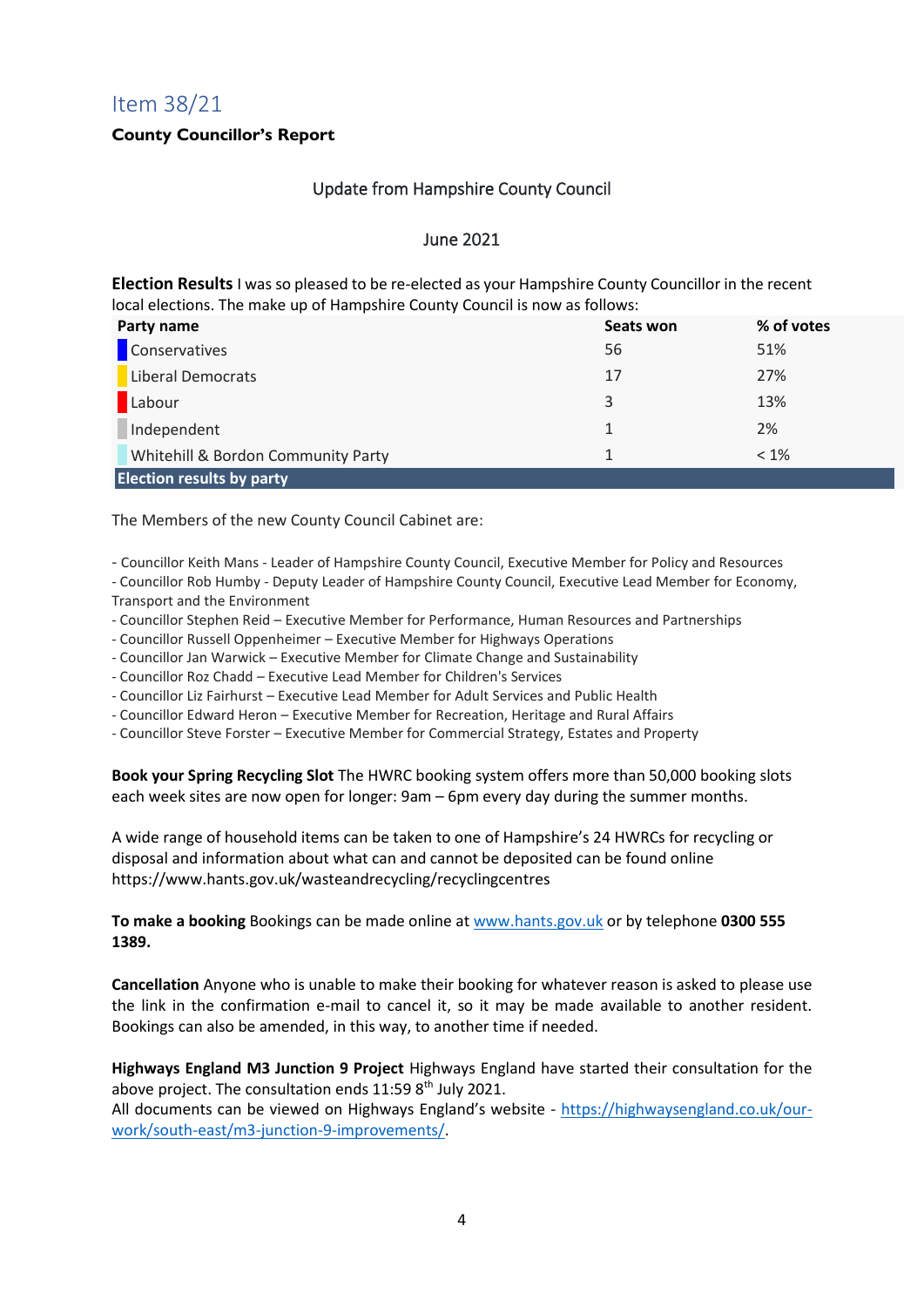**Pharmacy Test and Collect** Hampshire residents without symptoms can access free supervised testing, or collect kits to self-test at home, from participating pharmacies across the county.

In Hampshire, over 200 pharmacies are providing the national collect scheme and over 40 of these pharmacies will also be offering on-site supervised lateral flow testing.

Hampshire's [symptomatic](https://www.hants.gov.uk/socialcareandhealth/coronavirus/test-and-trace/testing-symptoms) testing sites will continue to offer test kit collection for people without symptoms **from 2.30pm to 8pm**, alongside the pharmacy scheme.

#### **Lateral flow testing and the test kit collection scheme are for people without symptoms. Anyone with symptoms of [coronavirus](https://www.nhs.uk/conditions/coronavirus-covid-19/symptoms/#symptoms) must [book](https://www.gov.uk/get-coronavirus-test) a PCR test or call 119.**

#### **Collecting kits from a pharmacy for testing at home:**

- Anyone over the age of 18 can collect test kits from participating pharmacies for themselves and their families to use at home.
	- You can collect 1 pack per person of 7 lateral flow device tests.
	- There is no need to book an appointment.
	- Testing should be done twice a week. **It is important to record the result.**

**Hampshire County Council Farms** Hampshire County Council has a 1,900-hectare farm estate. Holdings range from 1.8 hectares (4.45 acres) to 114 hectares (282 acres). These provide an affordable first step on the farming ladder for aspiring farmers and makes a significant contribution to the rural economy.

The council's farm estate features a range of units that support dairy, arable, horticultural and livestock businesses including our very own local Jersey herd farm shop based at Attwood's Drove, Compton.

**Connect4Communities** Vulnerable children in Hampshire have been given £15 food vouchers for this half-term. This initiative is part of the connect4communities programme led by Hampshire County Council.

They include families whose children are eligible for free school meals, all children open to early help services, 16 to 18-year-olds previously eligible for free school meals and all two to four-yearolds accessing childcare and eligible for Early Years Pupil Premium. Community grants to support vulnerable families are open until 13<sup>th</sup> June 2021.

<https://www.hants.gov.uk/socialcareandhealth/childrenandfamilies/connectforcommunities>

**Ticks and Lyme Disease** As spring approaches and more people are outdoors Hampshire residents are urged to be 'tick aware' especially when walking in wooded areas or long grass where ticks attach themselves to people or animals as they pass by. Further information is available here: <https://www.hants.gov.uk/News/20210401ticks>

Cllr Rob Humby Hampshire County Councillor Bishops Waltham rob.humby@hants.gov.uk 07795615616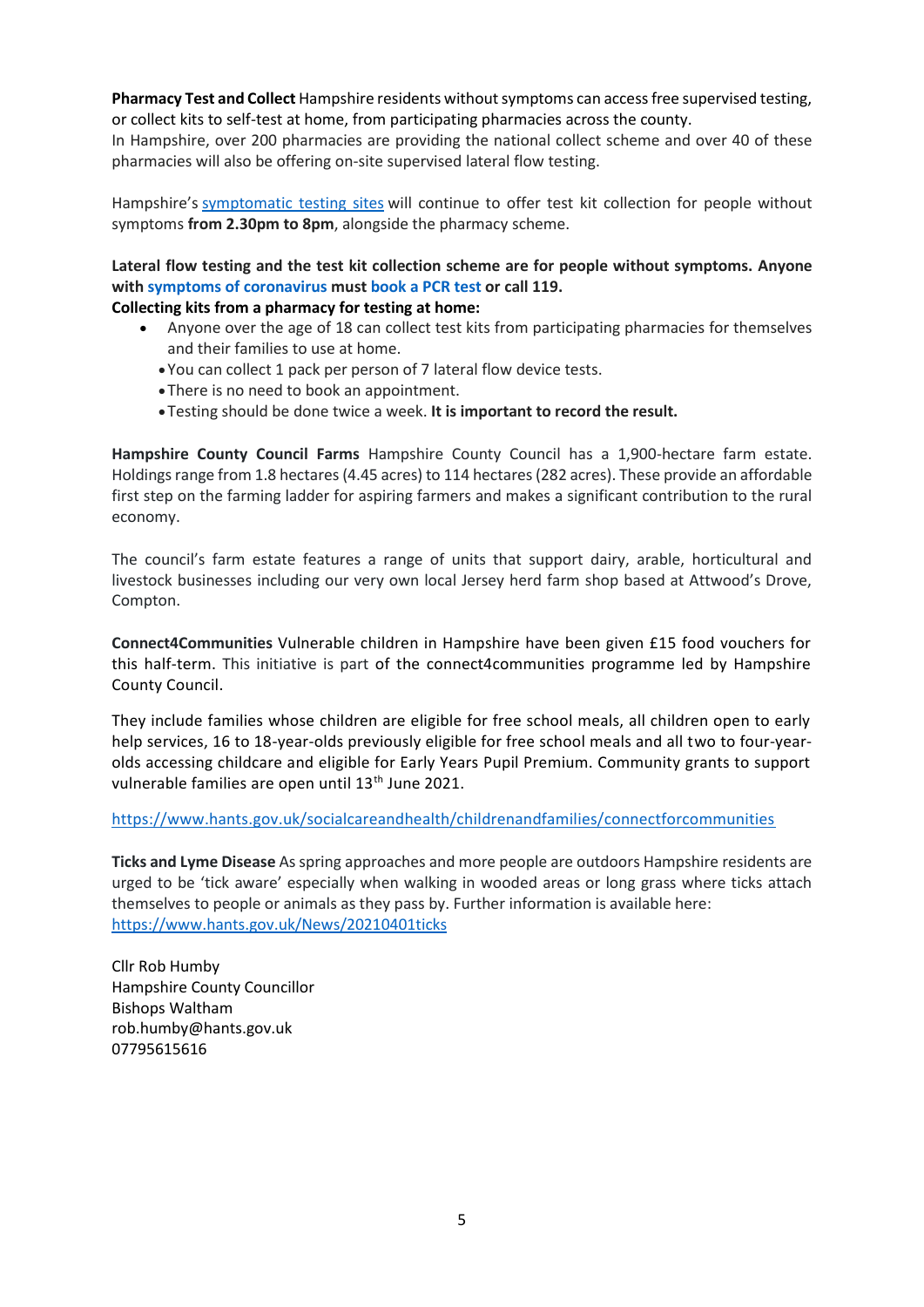## Item 39/21

#### **District Councillors' Report**

#### **District Councillors' Report to Twyford Parish Council June 2021**

#### Southampton Airport Runway Extension

Further to our report in May, Winchester City Council did write to ask the Secretary of State for Housing, Communities and Local Government to "call-in" the Southampton Airport runway extension planning application. This sought an independent Planning Inspector impartially assessing the application and making a recommendation to the Secretary of State to either approve or refuse. Call-in is often used when the potential impact of a decision has an impact that extends beyond the area of the planning authority making the decision in order to ensure that the wider public interest is taken into account. Unfortunately, the Minister did not call-in the application and Eastleigh Borough Council issued its decision notice to enable the airport to proceed. It is understood, however, that the decision is to be challenged in the Courts by way of a 'Judicial Review' brought by an action group opposed to the airport expansion.

Residents currently affected by noise, especially those not on the flight path along the line of the River Itchen may wish to complain to the airport using the following phone number:02380 627070 or email: [sounoisecomplaints@southamptonairport.com](mailto:sounoisecomplaints@southamptonairport.com)

#### Compton Lock

The City Council has sent Neighbourhood Services Wardens during their normal working hours (and will continue to do so during the next few months) to patrol at Compton Lock and its surrounding meadows. A brief report by them is provided at Annex 1. The Police has also reported via their Facebook page of periodic visits.

Whilst litter remains a problem the work of many local volunteers has ensured the location remains a clean and pleasant location. Although the Parish Council has expressed unwillingness to locate a dual use bin at the Lock, due to the volume of litter during peak season, it is suggested that this is given further consideration. It would assist those who are prepared to tidy up but are unable or unwilling to carry multiple heavy carrier bags to the nearest available bins on Shawford Road, Berry Lane or the Hockley Link.

Visitors who see anti-social activity are asked to report it directly to the City Council using its Your Winchester online system or phoning 101 if non-emergency police presence is sought. No reports of antisocial behaviour (including that of littering) have been made via the Winchester City Council app for the period 01.05.2021 – 18.06.2021.

#### Street Signs

The Segars Lane road sign has been replaced but in a new location slightly nearer Queen Street but still visible from The Drove.

#### Hampshire County Council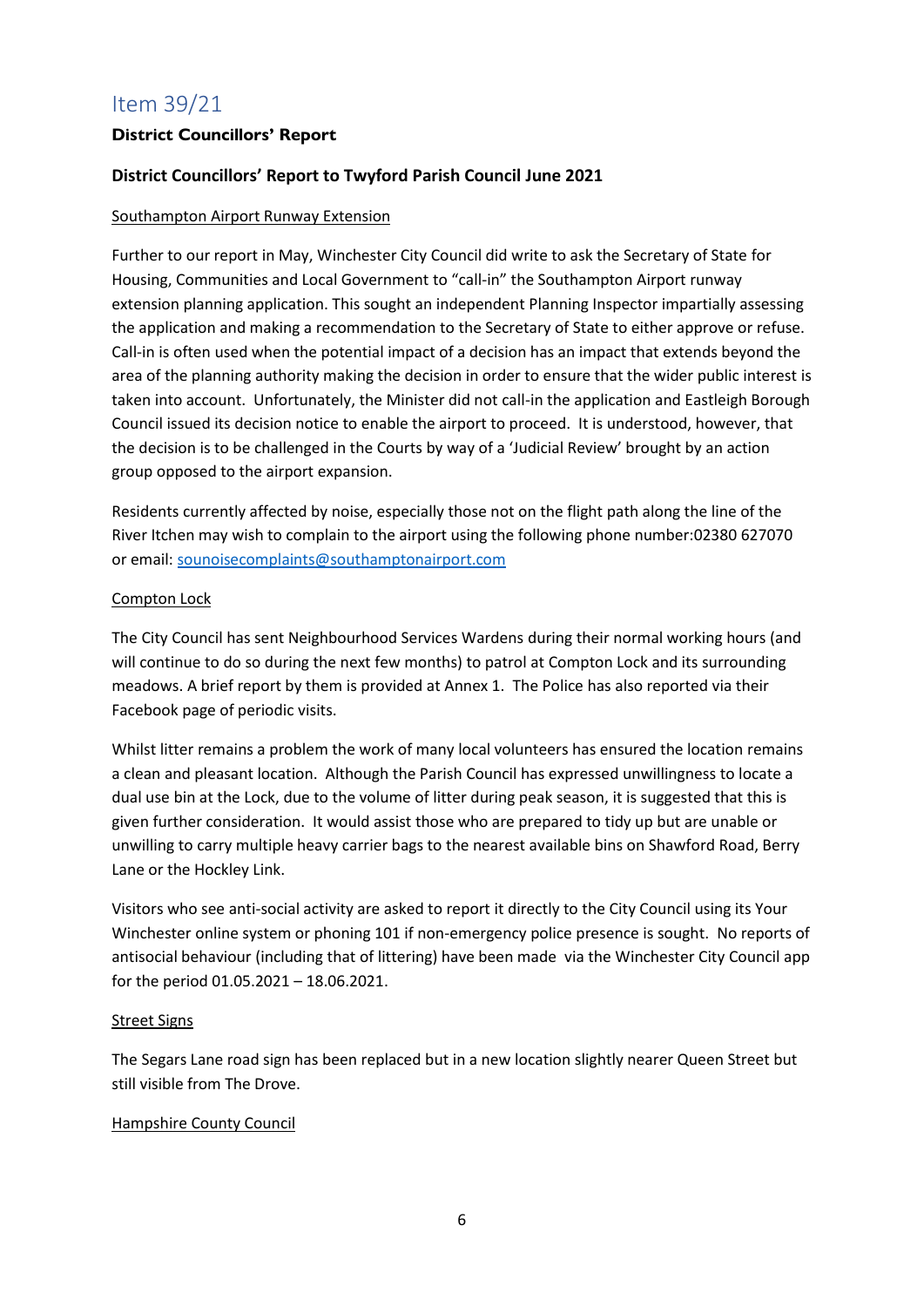The County Council anticipates that it will have to reduce its spending by at least an extra £80 million by April 2023 to deliver a balanced budget. There are various options outlined in its Consultation Paper: Introducing and increasing charges for some services, Lobbying central Government for legislative change, Generating additional income, Using the County Council's reserves, Reducing and changing services.

The information is available via this link:

#### <https://documents.hants.gov.uk/consultation/balancing-the-budget-informationpack-2021.pdf>

You can provide your feedback using the consultation Response Form, available:

• online at [www.hants.gov.uk/balancingthebudget;](http://www.hants.gov.uk/balancingthebudget)

- via the consultation webpage at www.hants.gov.uk/consultations;
- via post by requesting a paper copy from insight@hants.gov.uk or by calling 0300 555 1375;
- at local Hampshire libraries.

You can also email your response directly to insight@hants.gov.uk.

#### Boundary Commission Proposals for Parliamentary Constituencies

The current review will conclude with a formal report and recommendations in June 2023, so it is referred to as the '2023 Review'. Recent changes to the law make it very likely that recommendations from this review will be implemented, so the Commission encourages you to participate in the process by giving it your views through this website: <https://www.bcereviews.org.uk/>

This boundary review is now proposing that Twyford and Colden Common remain in Winchester constituency; unlike the previous recommendation that the ward be moved to the Test Valley constituency. The closing date for comments is Monday, 2nd August 2021.

#### Highways England M3 Junction 9 Project

Please note that Highways England have started their consultation for the above project. The consultation ends 11:59 8th July 2021.

All documents can be viewed on Highways England's website: [https://highwaysengland.co.uk/our](https://highwaysengland.co.uk/our-work/south-east/m3-junction-9-improvements/)[work/south-east/m3-junction-9-improvements/](https://highwaysengland.co.uk/our-work/south-east/m3-junction-9-improvements/)

Ward Councillors: Tony Bronk : tbronk@winchester.gov.uk or telephone 714275

Sue Cook: susancook@winchester.gov.uk or telephone 07884111916

#### **Annex 1 to item 8**

#### **Update from Neighbourhood Services Officer – Anti-social Behaviour Lead**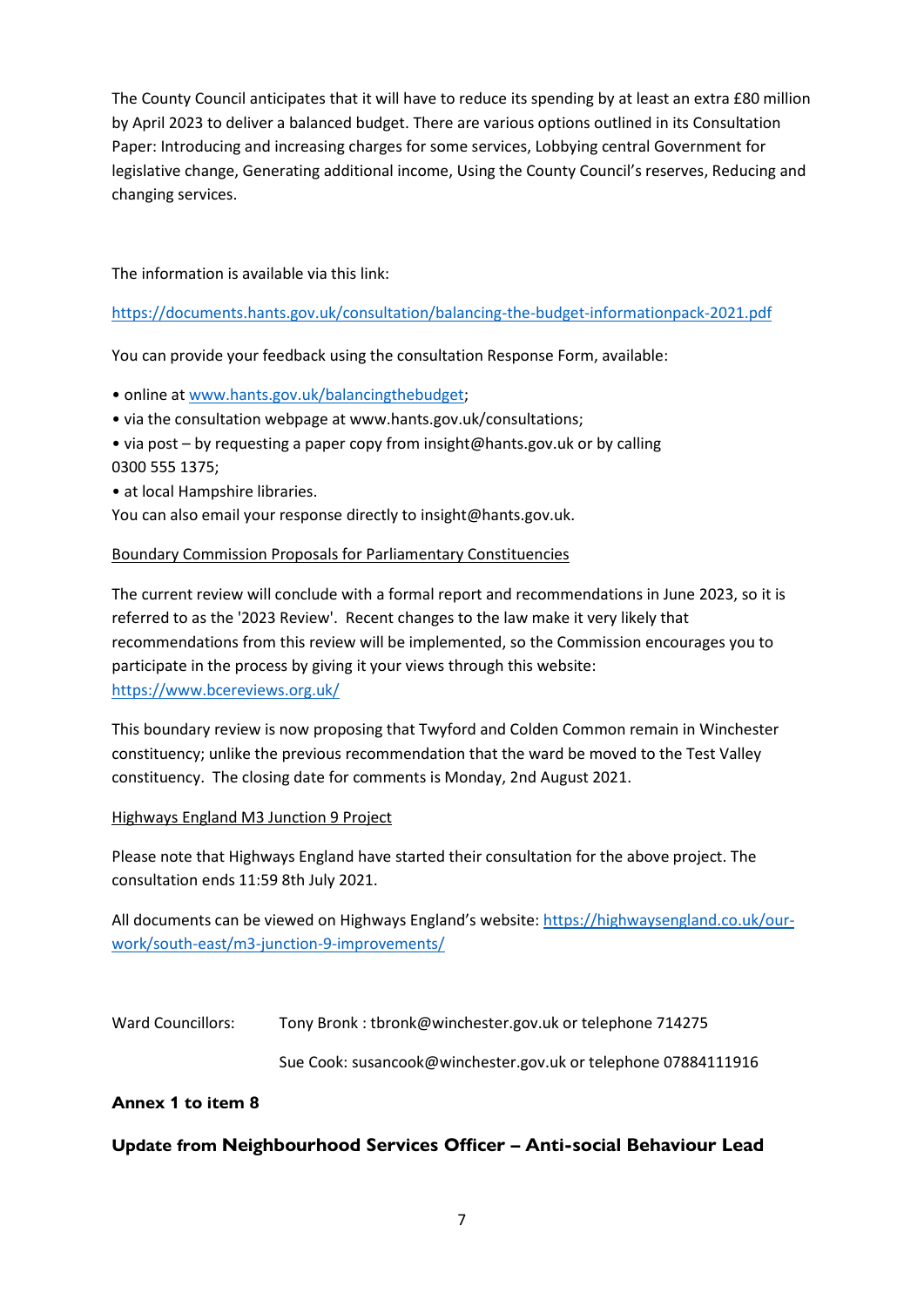We are currently working in partnership with the police, fire service volunteers and Y Services (outreach workers) who have all agreed to patrol the area at different times to ensure we can cover the area as often as possible.

From a Neighbourhood Services perspective, we have carried out high visibility patrols (a friendly face from the council), offered education and advice around managing waste/litter, reminding people about the COVID 19 restrictions as required and asking people about their experience of the area. The Team patrolled the area in April, pretty much as a lone agency but that has definitely changed since May.

#### **The stats below are for the period 01.05.2021 – 18.06.2021**

- **Patrols** 20+ patrols to Compton Lock were undertaken double crews which consisted of visits from Neighbourhood Services, Police and Youth Service covering all days of the week and times.
- **Engagement** We have engaged with over 240 individuals ranging from toddlers to college leavers, dog walkers, walkers, fishermen , swimmers , HIOWT, many local residents, cyclists and those having picnics.
- **Travel Areas** -Those engaged with have travelled to the location from Eastleigh, Otterbourne , Winchester, Kings Worthy , Chandlers Ford and local residents.
- **Youth Services** outreach is being provided. Y services have been visiting Compton Lock weekly in the evening "and spoken to large numbers of young people around respecting the area. When we left the area was spotless". Young people are travelling there from all over (Eastleigh, Chandlers Ford, Winchester and lots of surrounding areas). Discussions have included litter, barbecues and acceptable behaviour which went down well with the groups that were there aged 14-19n years. They also delivered some drug awareness and sexual health work with some of the older teens away from the public area.

**ASB** - There has been no ASB reported by any agency during this period. **BBQ's** - 2 x BBQs were noted.

**Waste** - On numerous patrols by Neighbourhood Services the rubbish has been bagged and removed by those attending the lock and a marked reduction in rubbish found on site.

Neighbourhood Services will continue to patrol Compton Lock over the summer months and work together with our partners, we will be taking the following approach :

• Friendly, offering advice and education around littering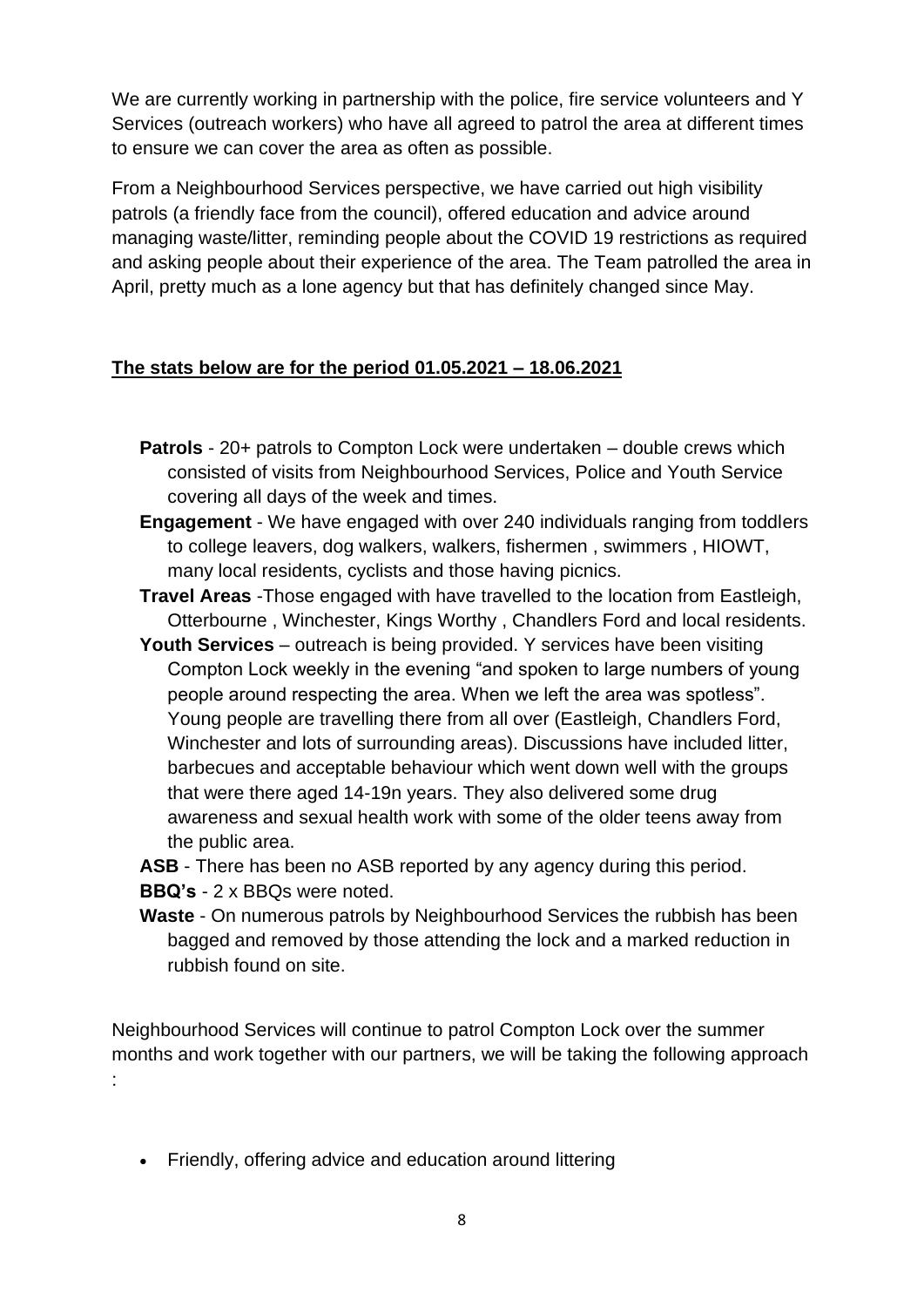- As appropriate use the Power to take name and address for ASB, this will be utilised when ASB witnessed
- Issue an FPN for littering (issued in line with policy for individuals as appropriate)
- NSO ASB lead will issue Community Protection Warning Letters for any repeat offenders
- NSO's and Volunteers will not deal with any individuals who are in drink, aggressive or rowdy. However they will report to other partners as appropriate ASB lead will also send regular partner updates.

The Fire Service volunteers have made a commitment to undertake some educational patrols around the safe use BBQs, and Fire and Water safety, commencing 21.06.2021.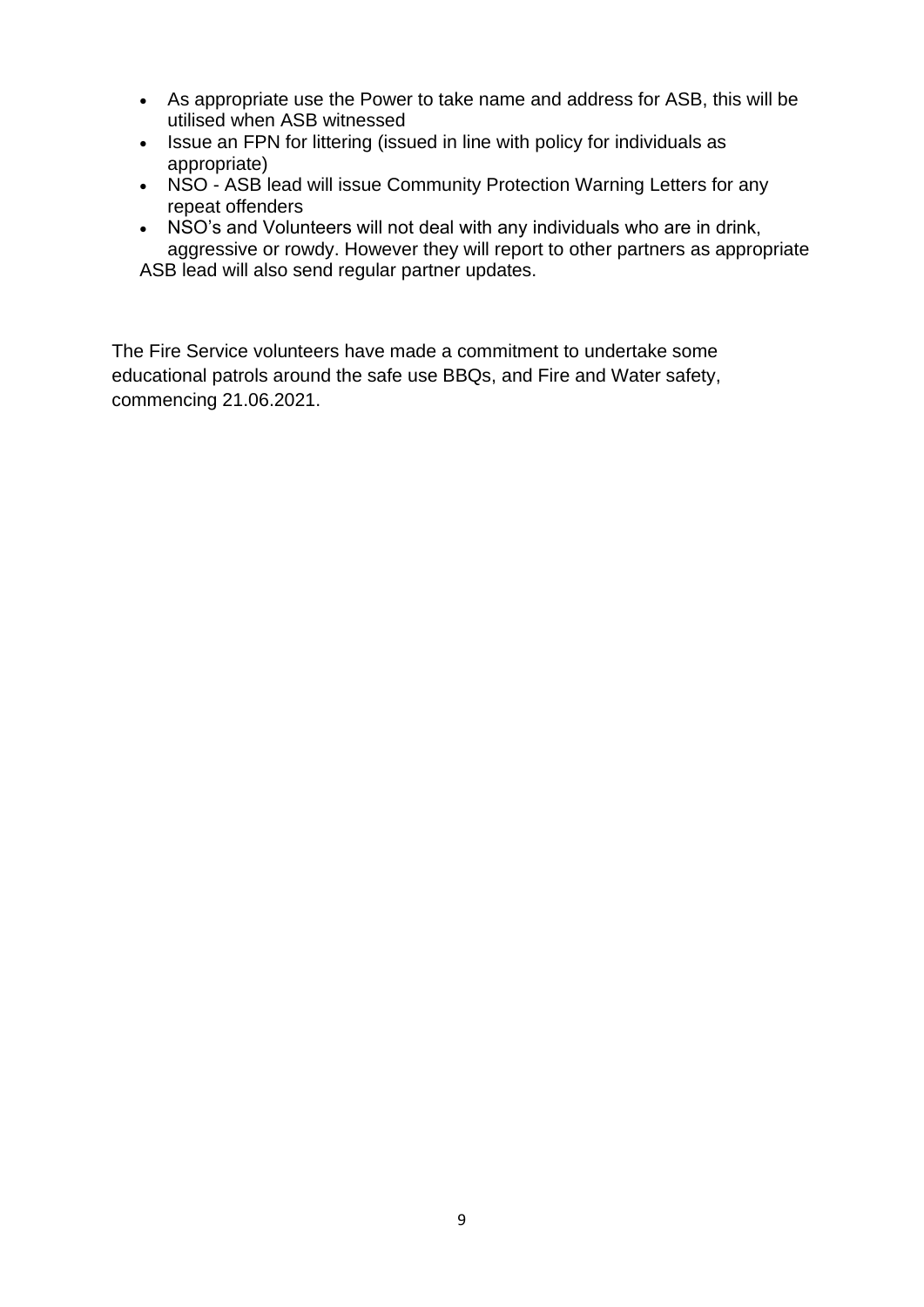## Item 40/21



# **Twyford Parish Council**

#### **Clerk's Report**

Councillors are reminded that the items within this report are provided for information only and not available for debate. If it is considered that an item listed within the report should be debated fully by members, then it will be placed on the next appropriate committee or council agenda. Any member wanting clarification or further information on any aspect of items within the report please contact me in advance of the meeting.

#### **General reading and information.**

The following publications have been received and available for members to read:

- Clerk & Councils Direct
- Hampshire County Council's Public Health Services consultation of proposed changes
- **Highways England M3 Junction 9 – public consultation**
- Rural Service Network Rural Bulletin June 2021
- Census Newsletter for Local Authorities Issue 28
- WCC Parish Connect newsletter
- South Downs News June

#### **Other information**

- 1) All members need to be aware of the disclosable pecuniary interest forms and consider whether there have been any changes since it was last written. If there was a need for any change to be made, please contact me and I will supply fresh document for completion.
- 2) Broadband project The working group has produced a leaflet to deliver to further engage with the community to seek support for the scheme. The leaflet is due to distributed over the next few weeks.
- 3) EV Charging project JoJu Solar have produced a feasibility study which I have circulated to Climate Change group to consider. If any other member would like a copy please do let me know.
- 4) Work is progressing to renew leases and wayleave for the electricity sub-station at the allotment site and BT are also progressing a wayleave claim.
- 5) During July I will arrange for adverts to be published both on noticeboards, website and social media in respect of the 3 councillor vacancies available for co-option.
- 6) The water leak at Hunter Park requires bringing in a digger to excavate, locate and fix. It is expected to take 2 to 3 weeks to arrange. In the meantime arrangements have been made with the cricket club to turn on and off the supply when using the pavilion.
- 7) I have received a report of garden waste being tipped in part of Hunter Park. I am arranging for letters will be sent to properties on the western side of Hunter Park asking them to ensure that this practice ceases.
- 8) The AGAR and associated documentation has now been sent to External Auditors. The Notice of Public Rights for inspection have been now published.
- 9) The Assistant Clerk's working pattern is now Tuersday PM, Wednesdaay AM Thursday AM.

lamie Matthews, Parish Clerk. 21<sup>st</sup> June